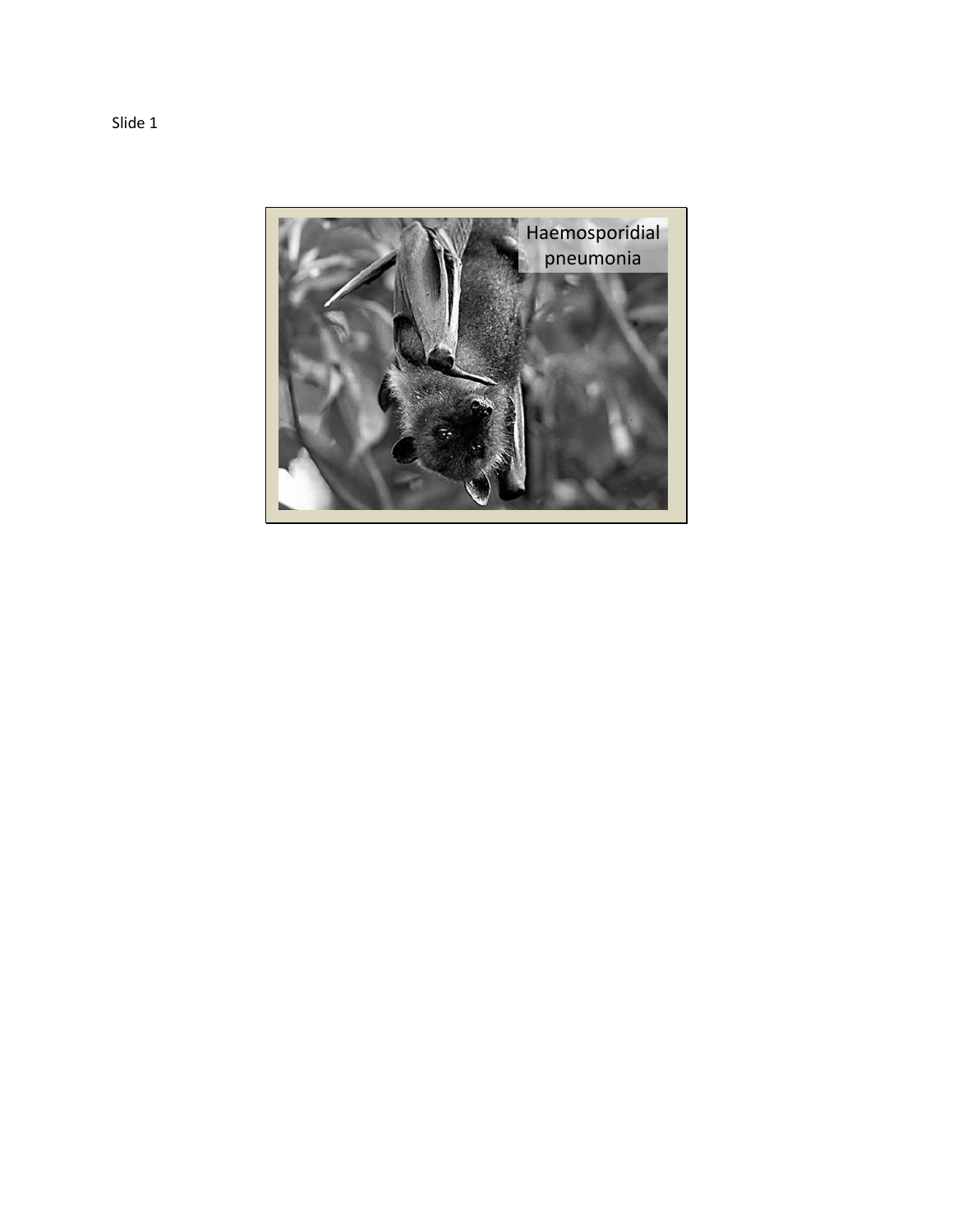

Hepatocystis is a haemosporidean parasite which is well described in bats and also occurs in a variety of other mammals.

Life cycle involves a Culicoides vector injecting a sporozoite which goes on to infect a hepatocyte and form large merocysts with central eosinophilic colloid

Biosecurity sciences laboratory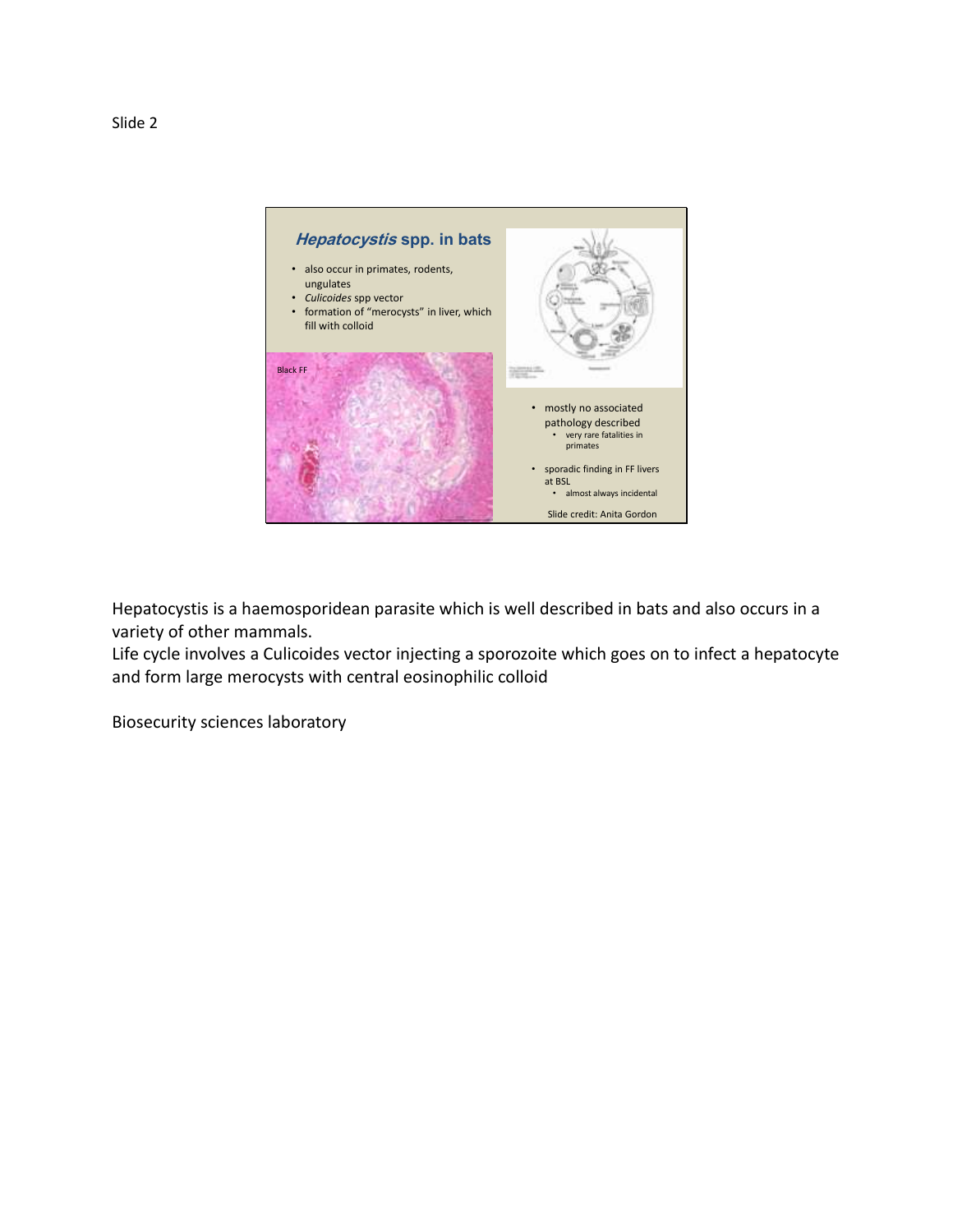## **Background: Haemosporidian parasites in bats**

| Genus                        | Host(s)                                                                                                                                                                                         | Vector                     |
|------------------------------|-------------------------------------------------------------------------------------------------------------------------------------------------------------------------------------------------|----------------------------|
| Plasmodium                   | primates, bats, rodents                                                                                                                                                                         | Anopheles spp              |
| Hepatocystis                 | primates, bats, rodents, ungulates                                                                                                                                                              | Culicoides spp             |
| Rayella                      | rodents                                                                                                                                                                                         | unknown                    |
| Nycteria                     | hats                                                                                                                                                                                            | unknown                    |
| Polychromophilus             | hats                                                                                                                                                                                            | Nycteribiidae (bat flies)  |
| Johnsprentia                 | bats                                                                                                                                                                                            | unknown                    |
| Sprattiella                  | bats                                                                                                                                                                                            | unknown                    |
| Dionisia                     | bats                                                                                                                                                                                            | unknown                    |
| Bioccala                     | bats                                                                                                                                                                                            | unknown                    |
| Biauetiella                  | hats                                                                                                                                                                                            | unknown                    |
| ٠<br>٠<br>single description | Modified from Schaer et al (2015) http://dx.doi.org/10.1016/j.ijpara.2015.01.008<br>Plasmodium spp dominate the literature<br>Seven genera described exclusively from bats, but 5/7 only have a |                            |
|                              |                                                                                                                                                                                                 | Slide credit: Anita Gordon |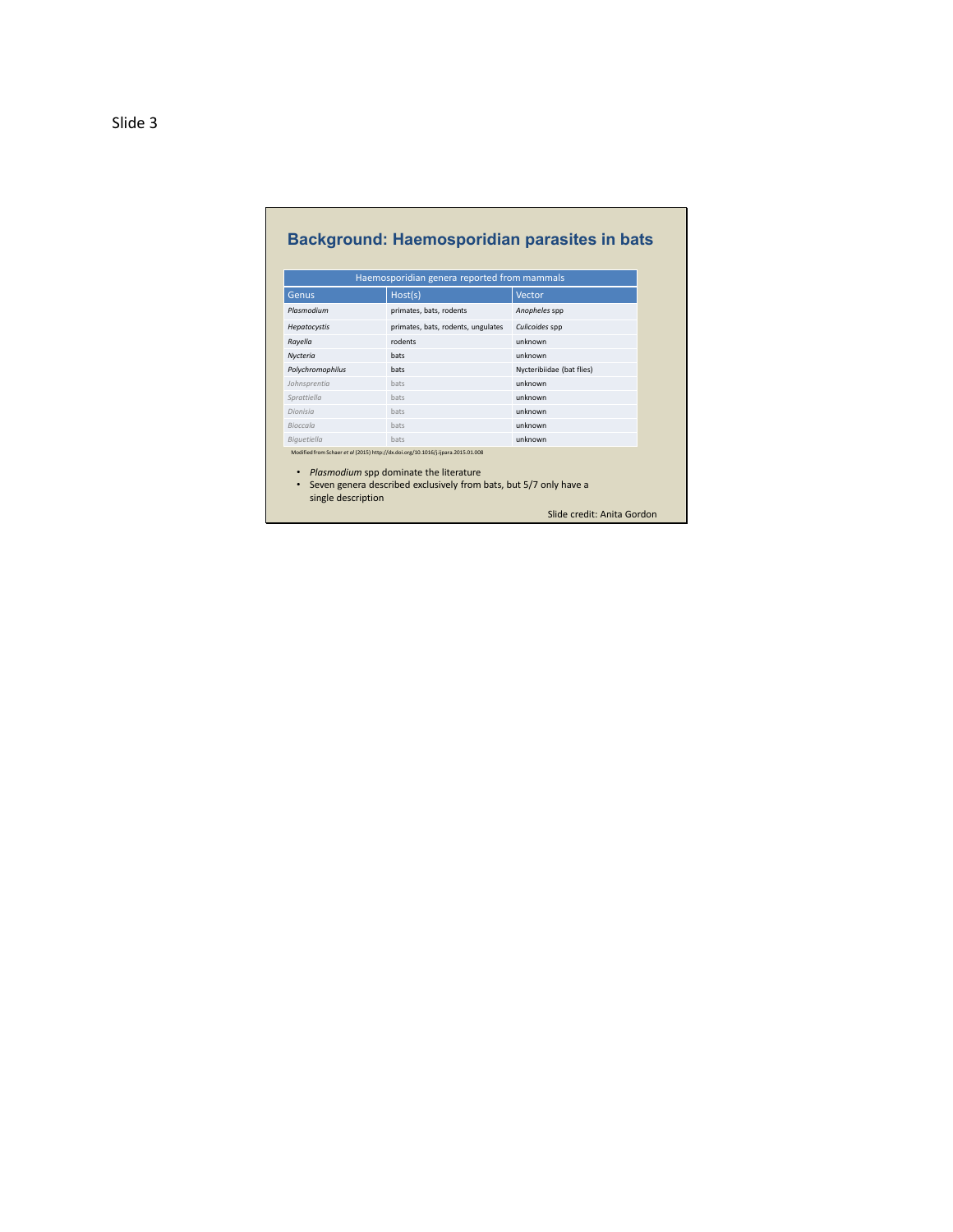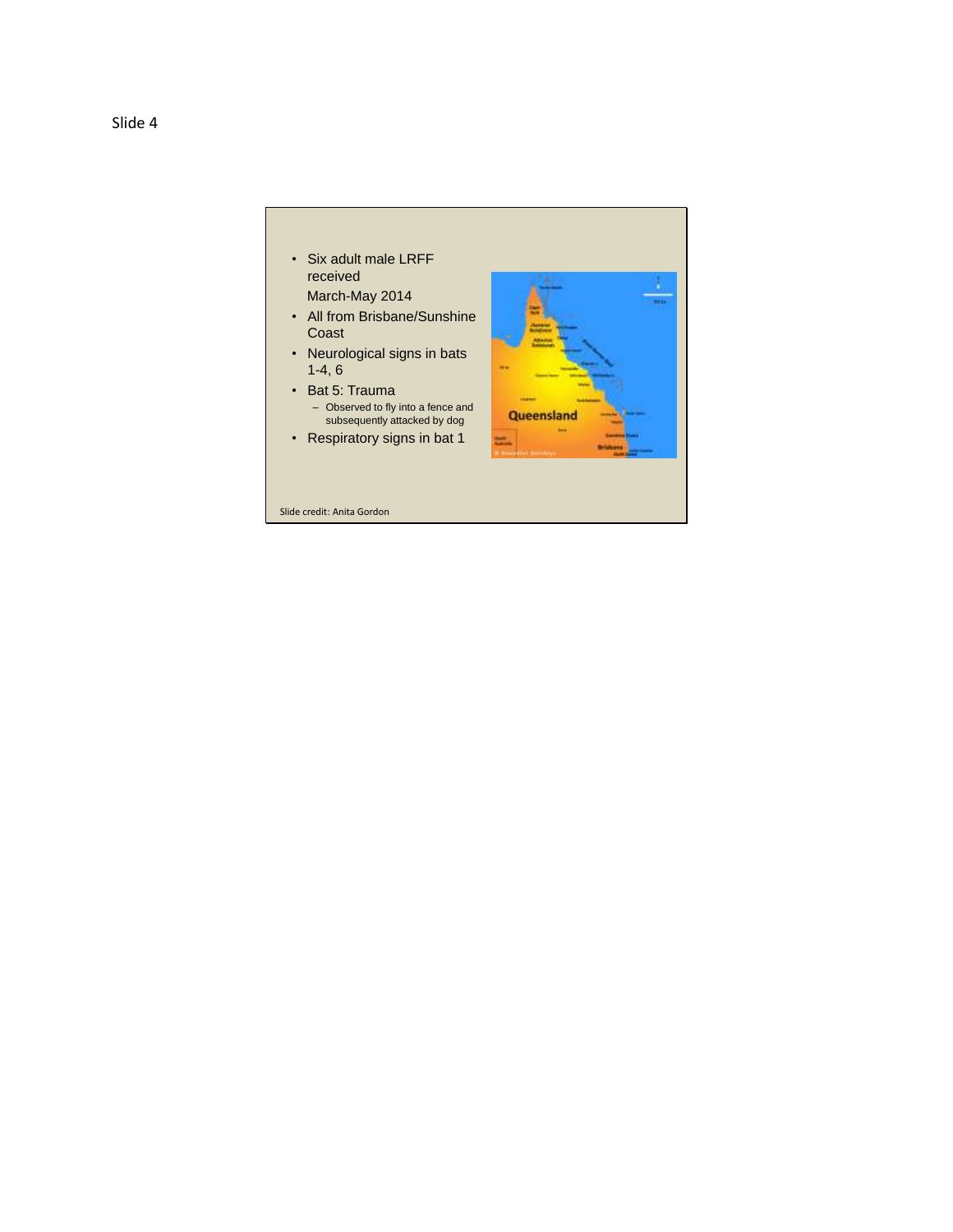## **Pulmonary pathology**

- Gross: Lungs mottled, dark red or wet in 4/6 - difficult to distinguish from XS barbiturate artefact
- Histo: Multifocal granulomatous, eosinophilic pneumonia – macrophages, multinucleate giant cells, eosinophils
	- variably angiocentric; sometimes associated with vasculitis
	- associated with round to fusiform to sinuous protozoal schizonts
	- mild (3/6) to moderate (2/6) to severe (1/6)

Slide credit: Anita Gordon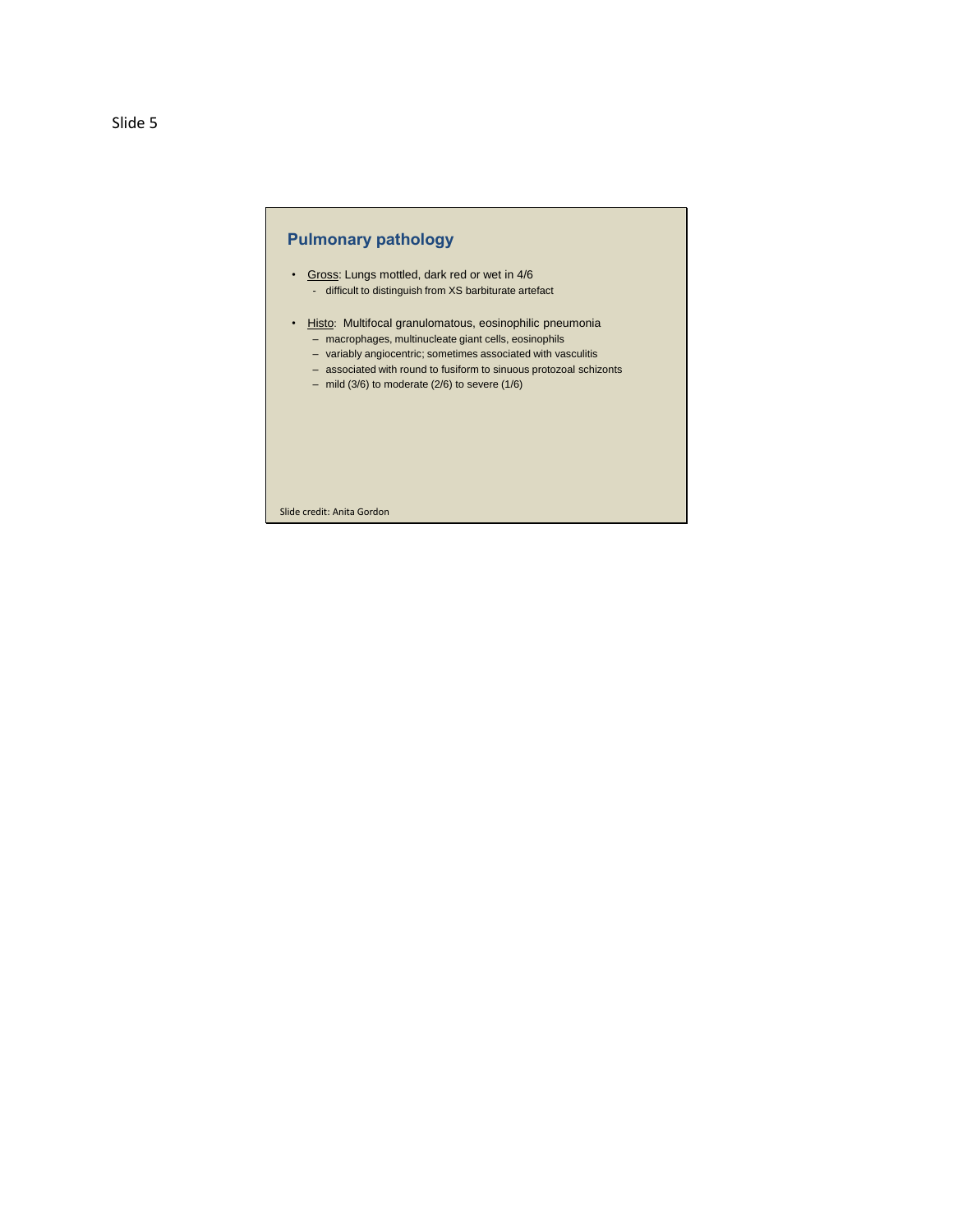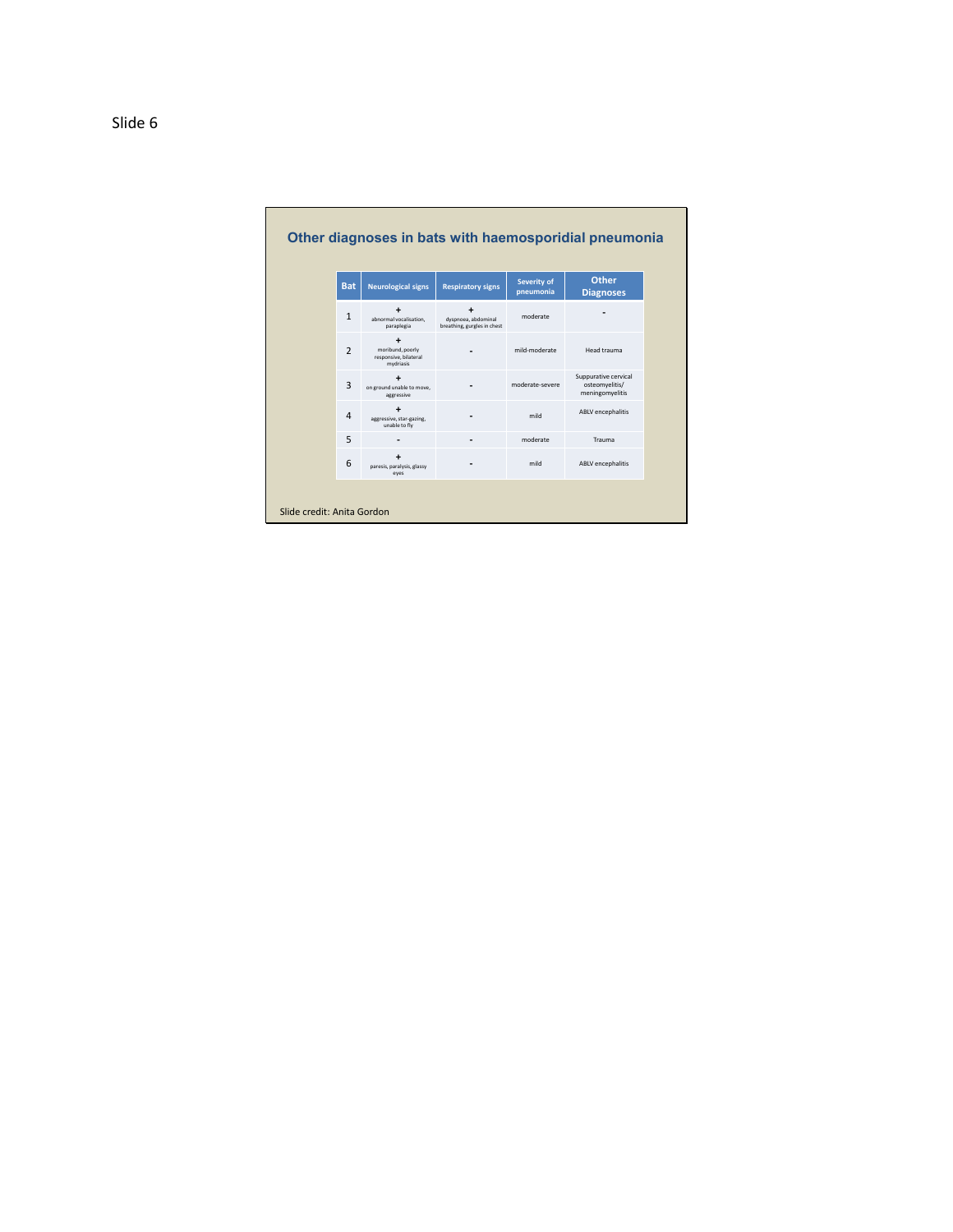

Increased cellularity (oedema and congestion may be related to euthanasia)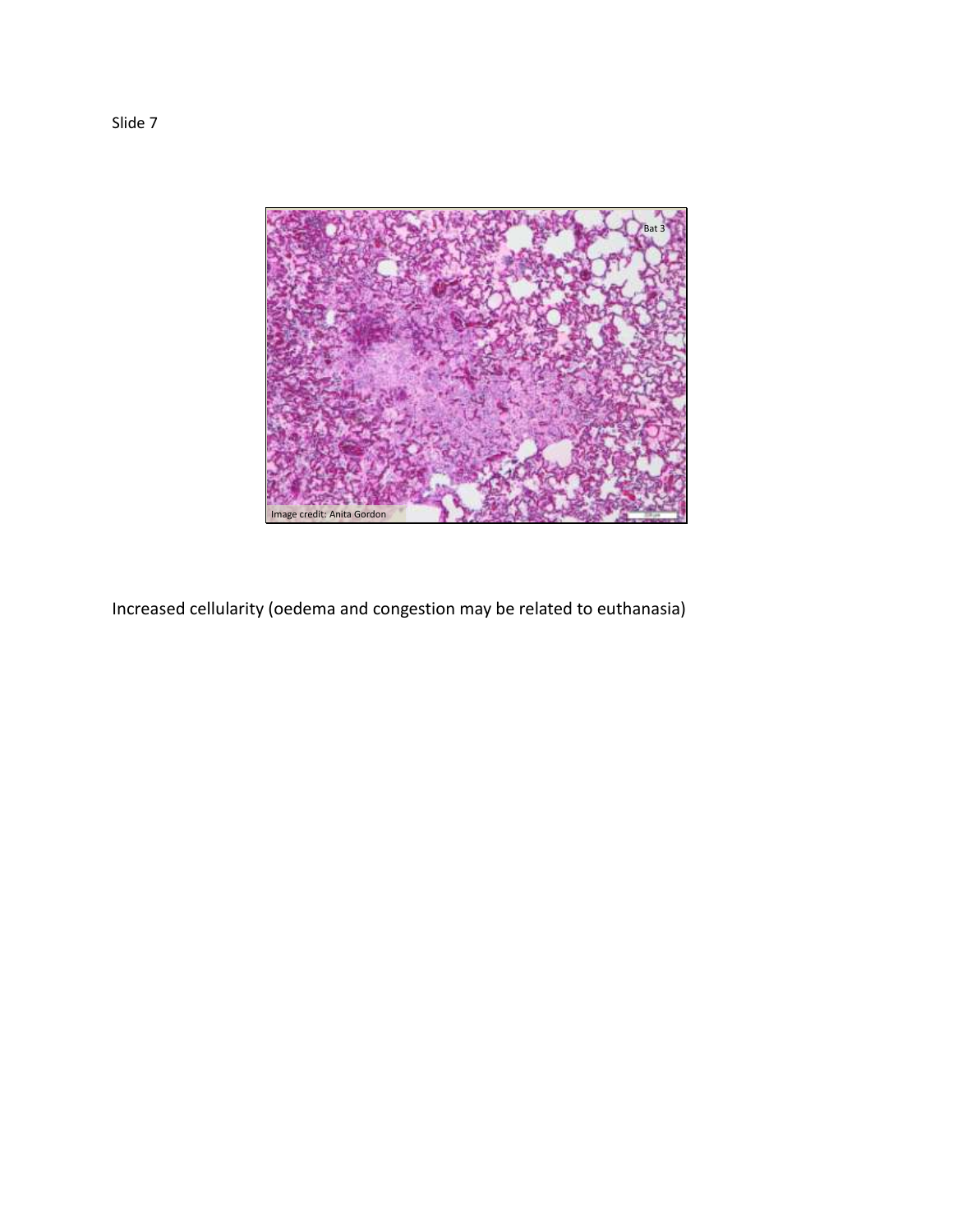

Granulomatous pneumonia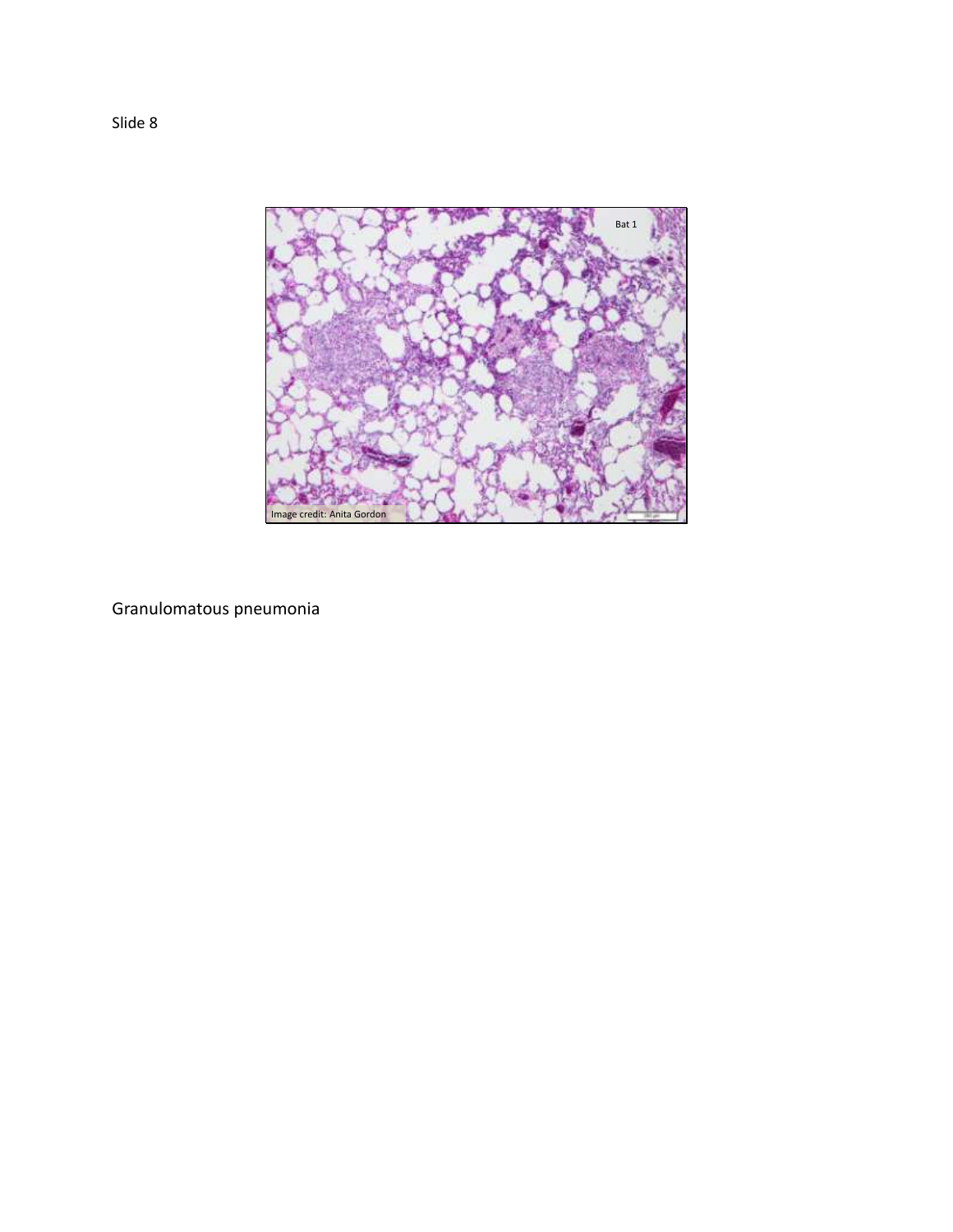

Schizonts in blood vessels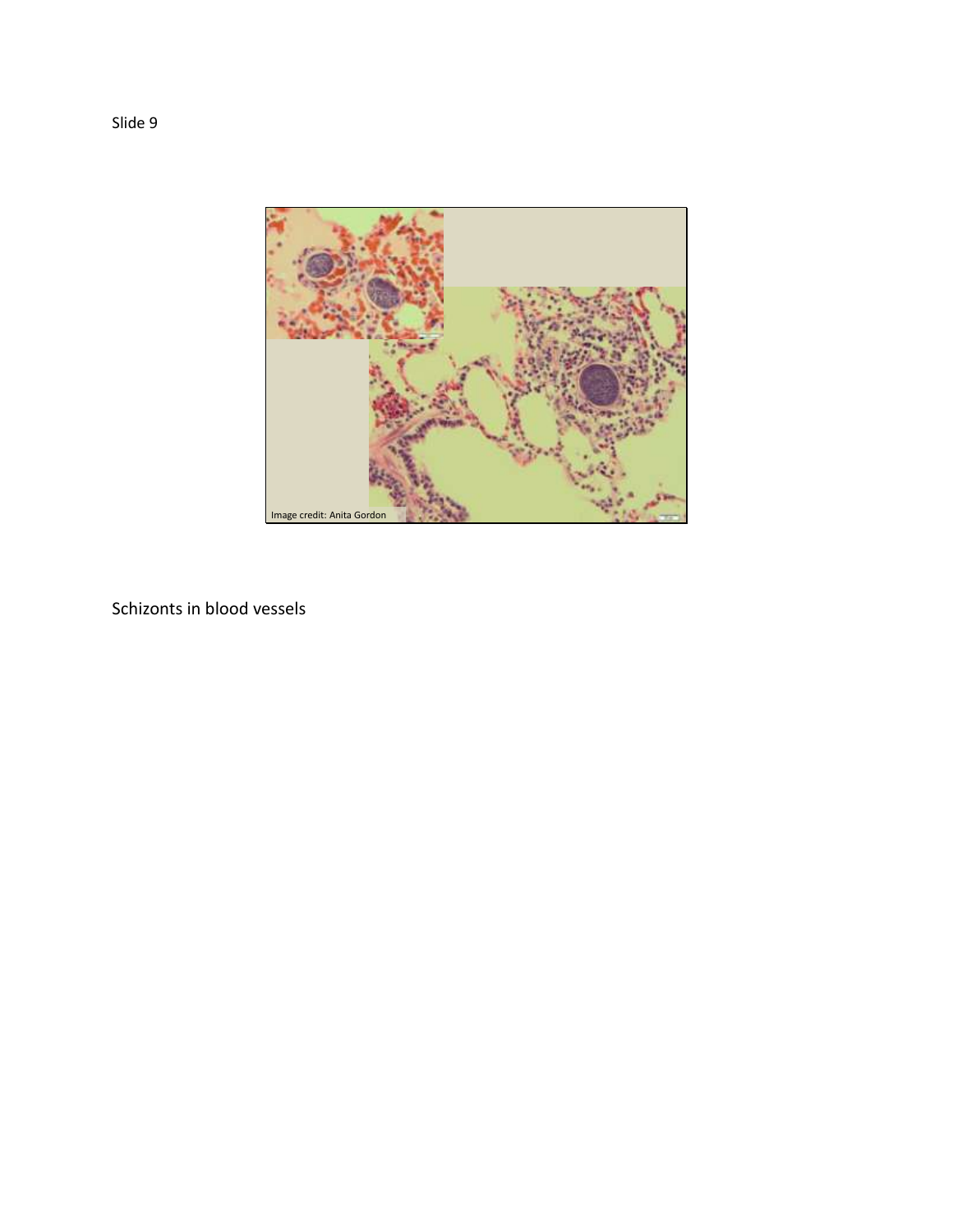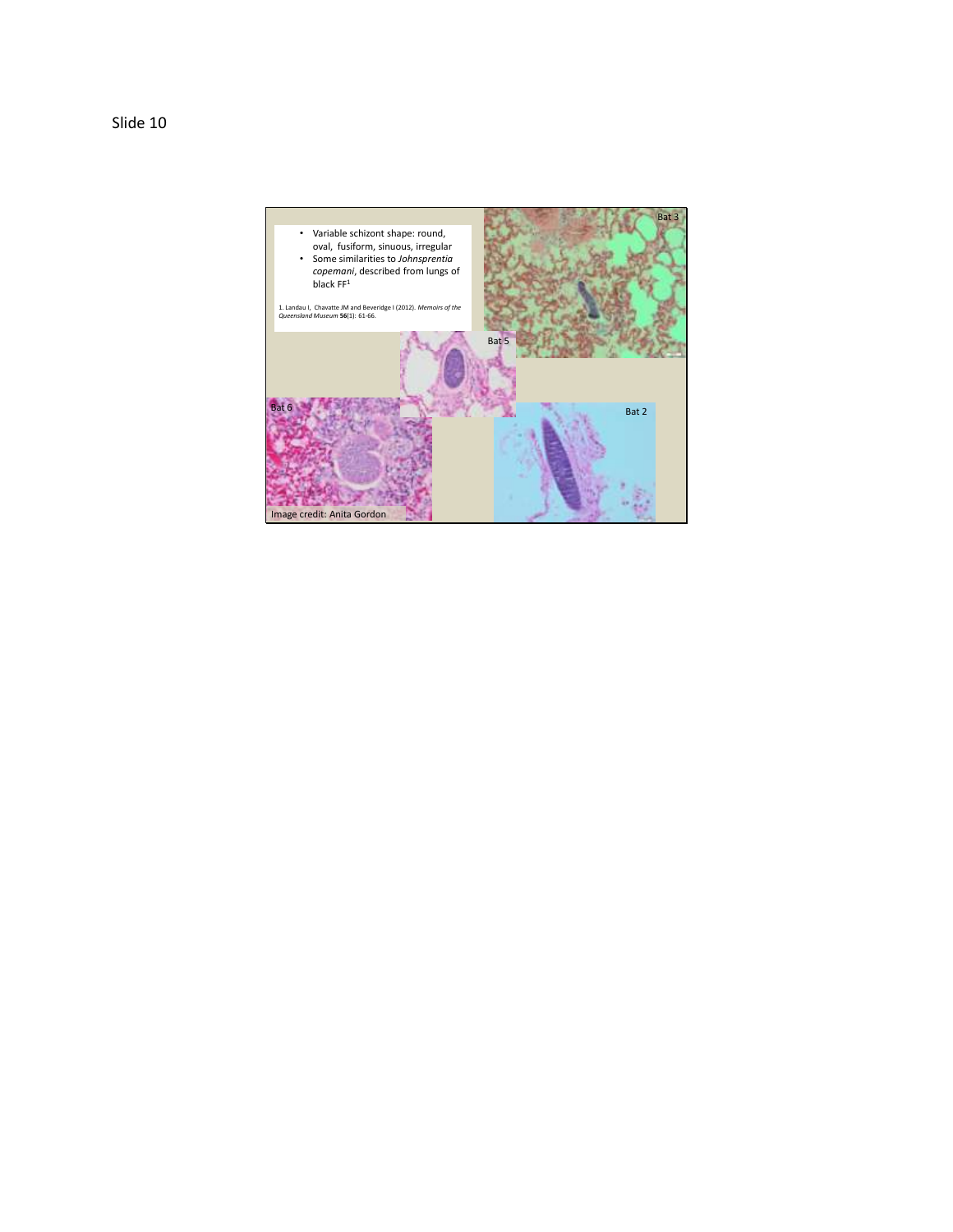



Degenerating schizonts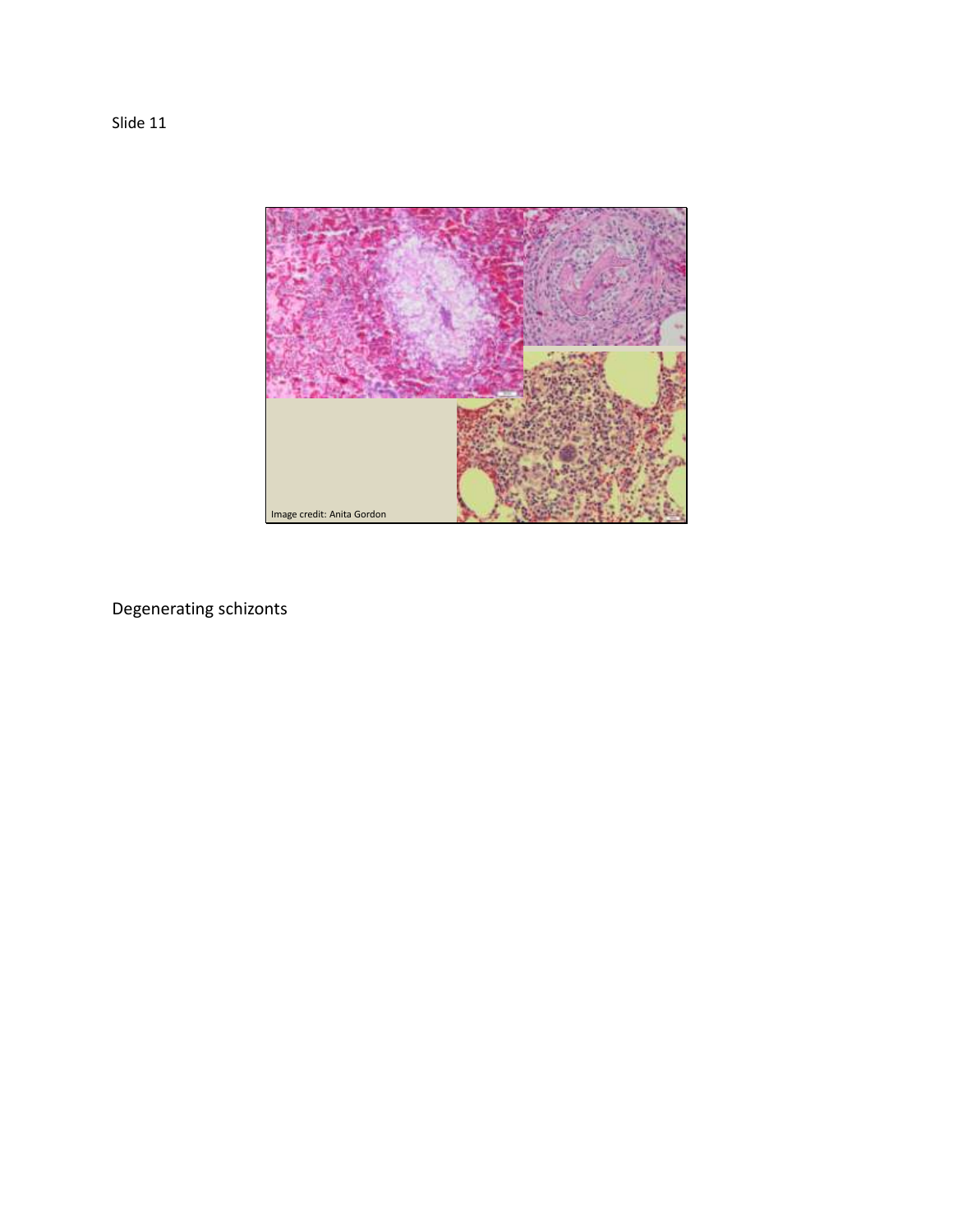

Eosinophilic component of pneumonia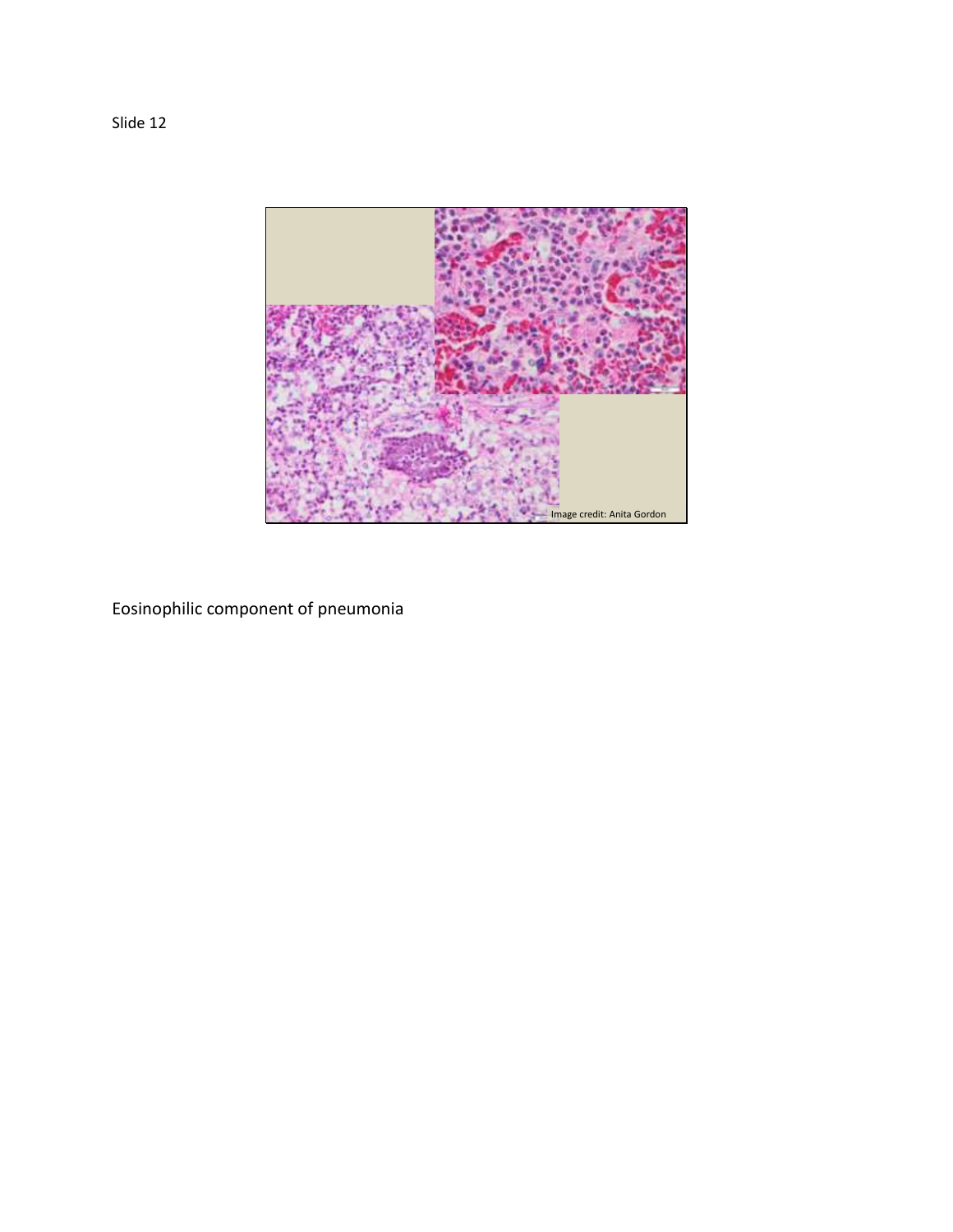Slide 13

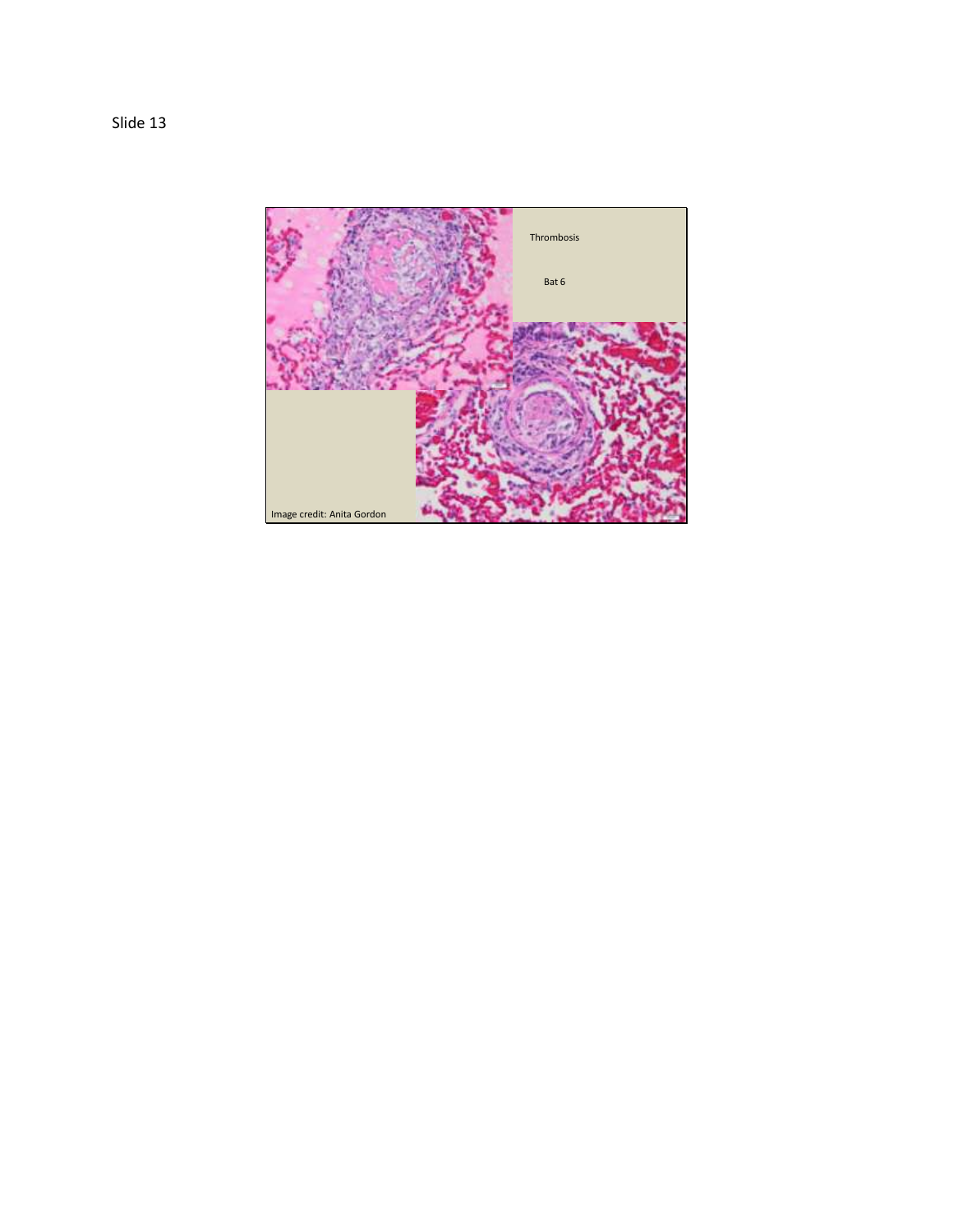Slide 14

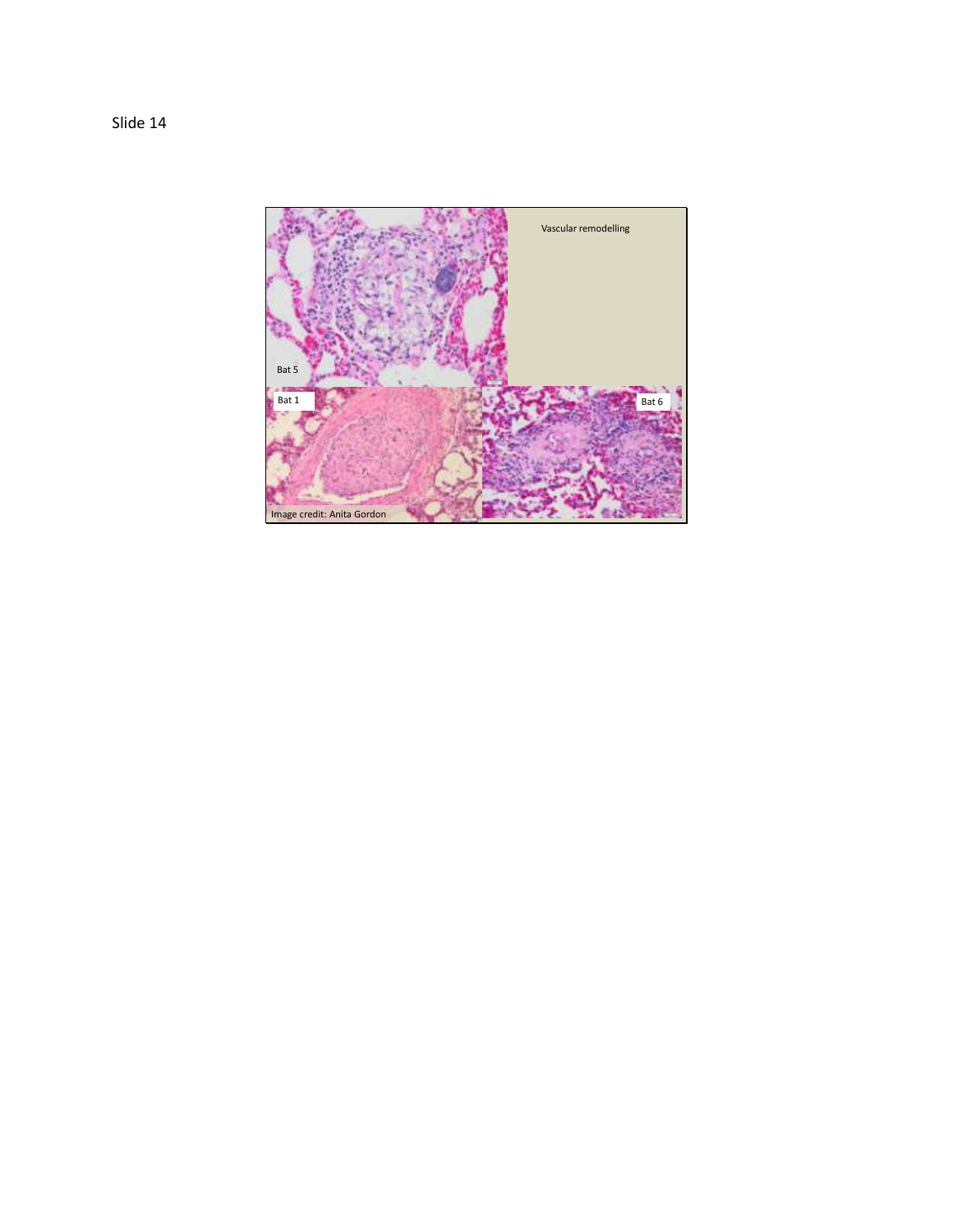

Haemosiderin laden macrophages (iron stains with Prussian Perl's Blue)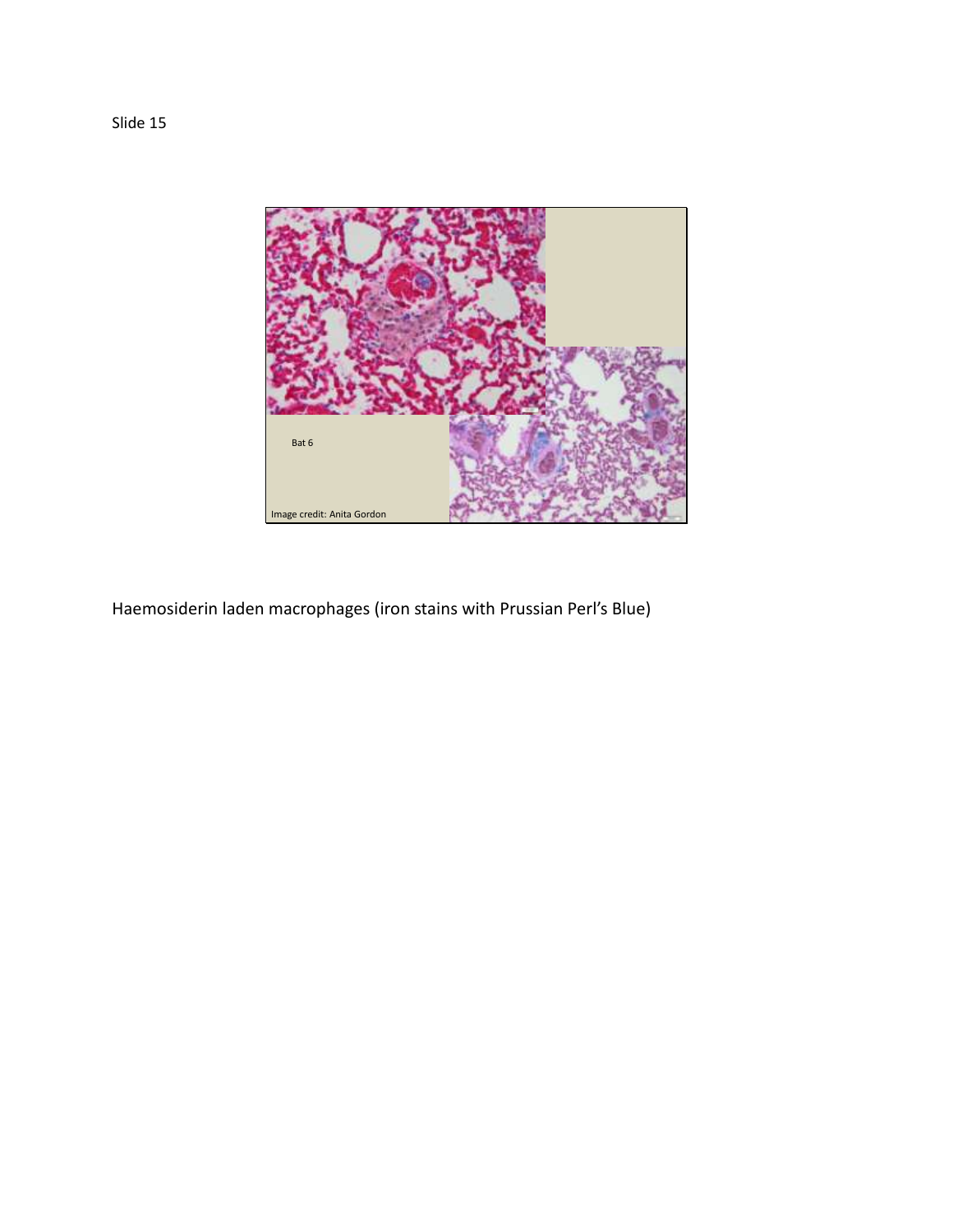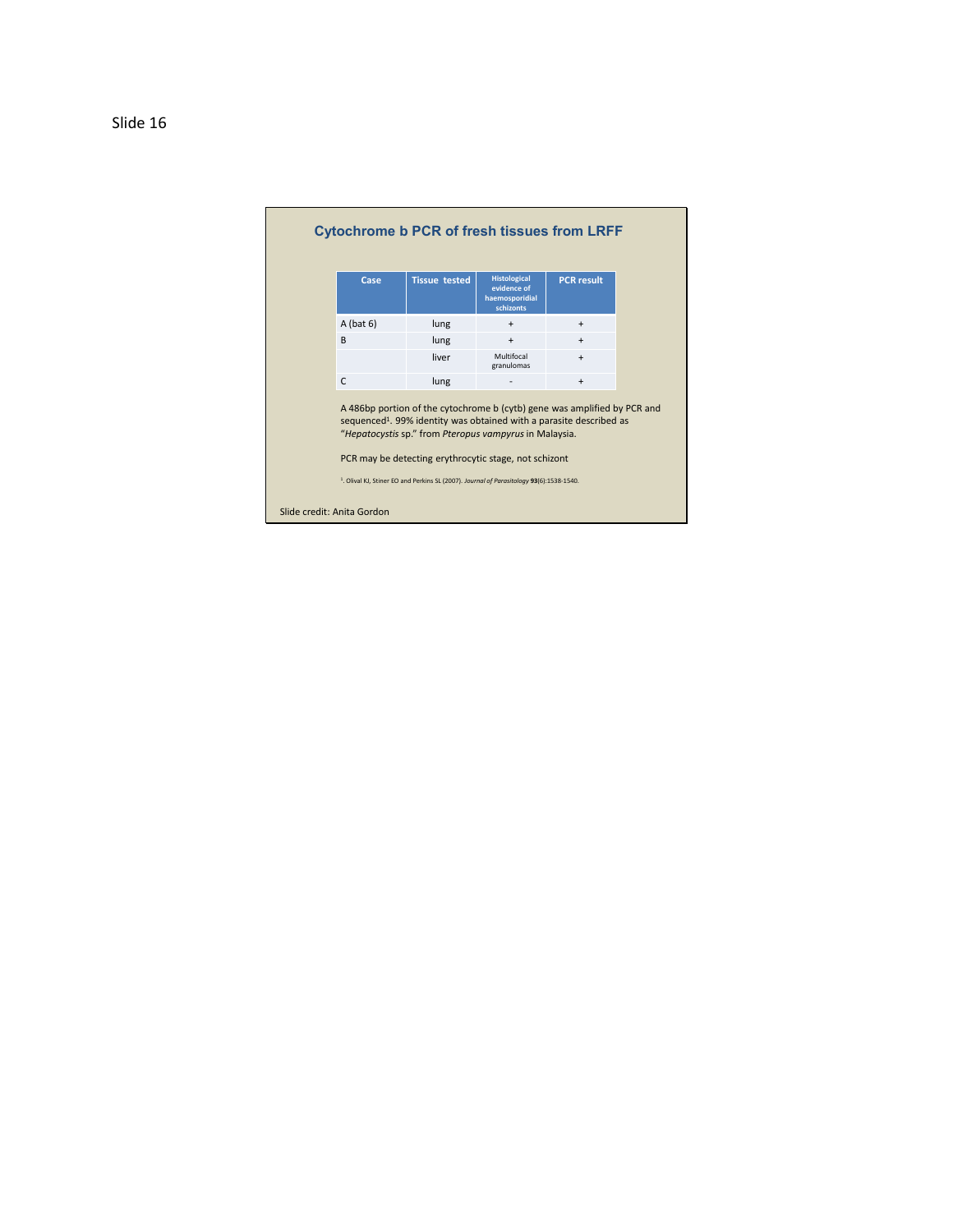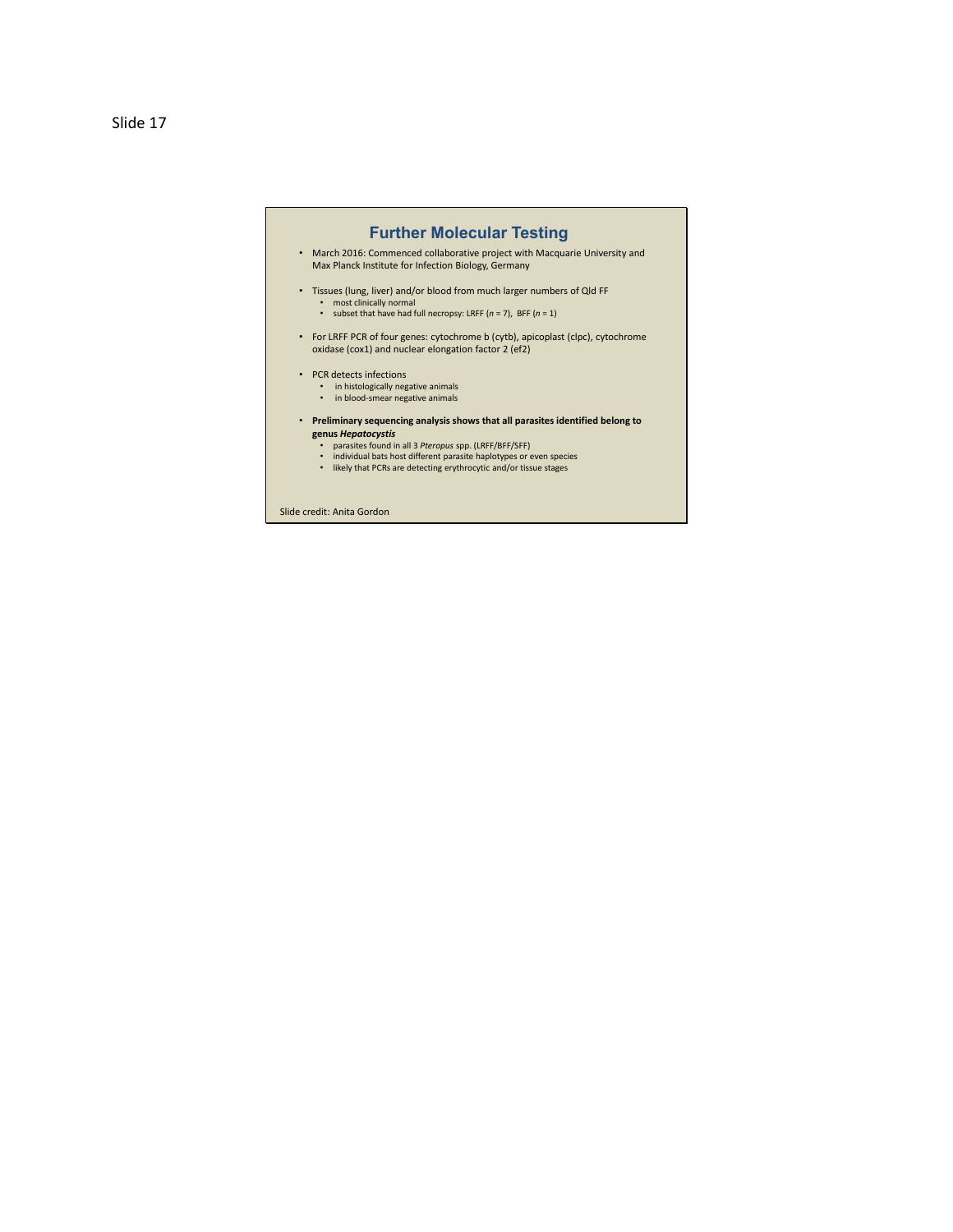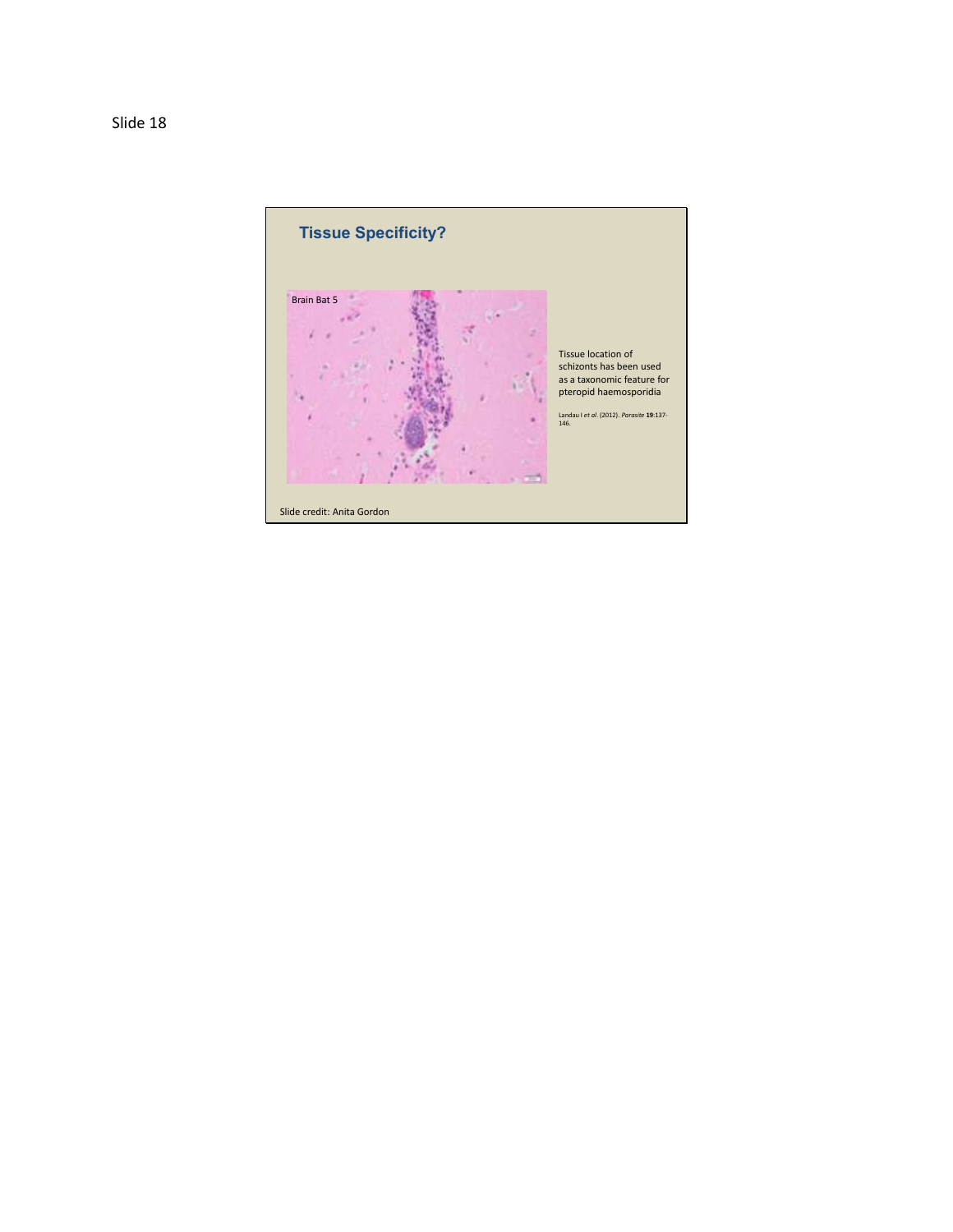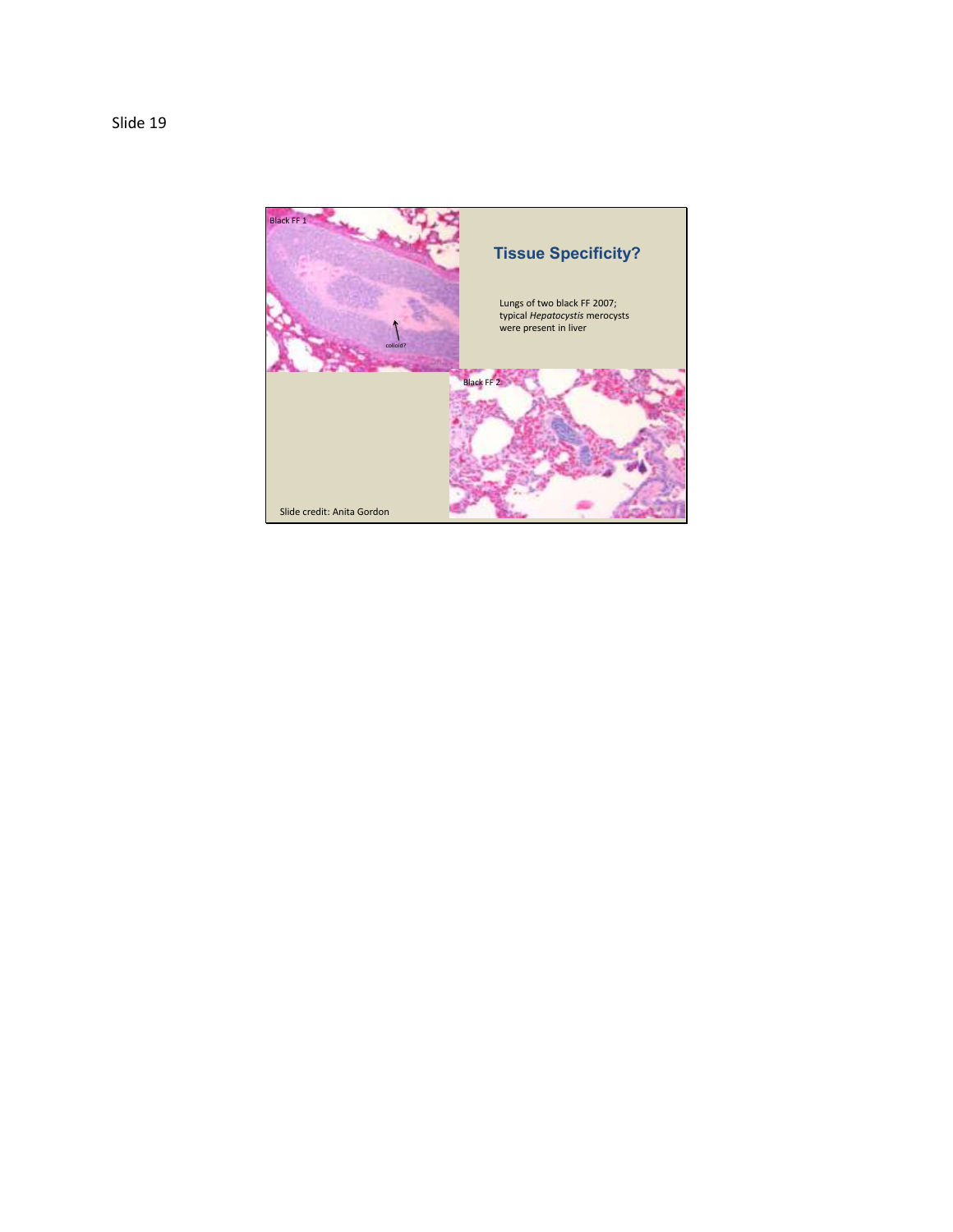## • Taxonomic clarification underway – Combined morphological/molecular approach • Subclinical haemosporidial infections appear to be widespread in Qld FF • Tissue schizonts can be associated with significant pathology in individual LRFF – Granulomatous, eosinophilic pneumonia with vasculitis **Conclusion:**  Slide credit: Anita Gordon